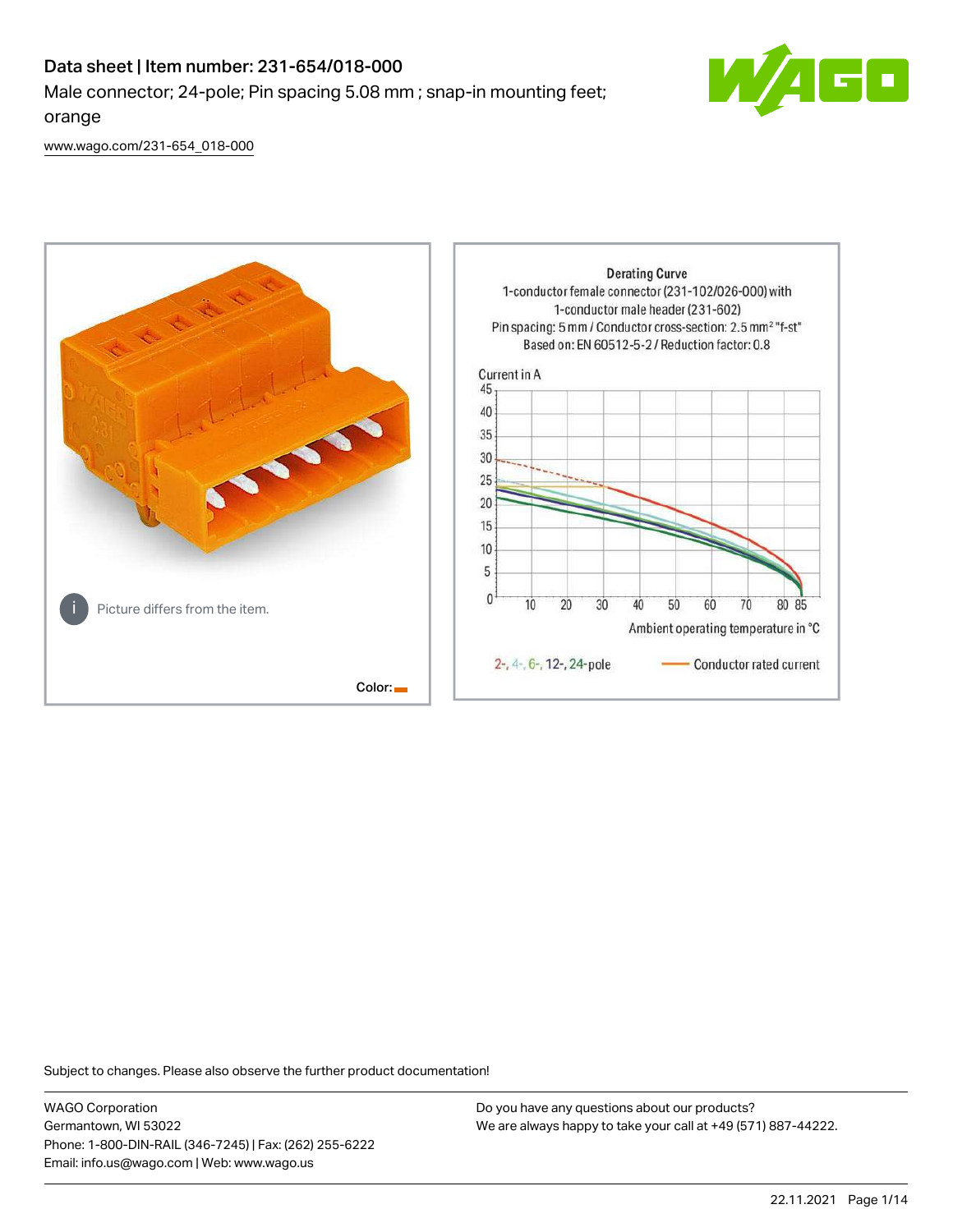



```
L = (pole no. -1) x pin spacing +8.2 mm
```
 $L_1 = L - 1.7$  mm

 $L_2 = L - 1.2$  mm

#### Item description

- $\blacksquare$ Universal connection for all conductor types
- Easy cable pre-assembly and on-unit wiring via vertical and horizontal CAGE CLAMP<sup>®</sup> actuation  $\blacksquare$
- $\blacksquare$ For wire-to-wire and board-to-wire connections
- $\blacksquare$ Versions available with snap-in mounting feet or flanges for panel or through-panel mounting

Subject to changes. Please also observe the further product documentation!

WAGO Corporation Germantown, WI 53022 Phone: 1-800-DIN-RAIL (346-7245) | Fax: (262) 255-6222 Email: info.us@wago.com | Web: www.wago.us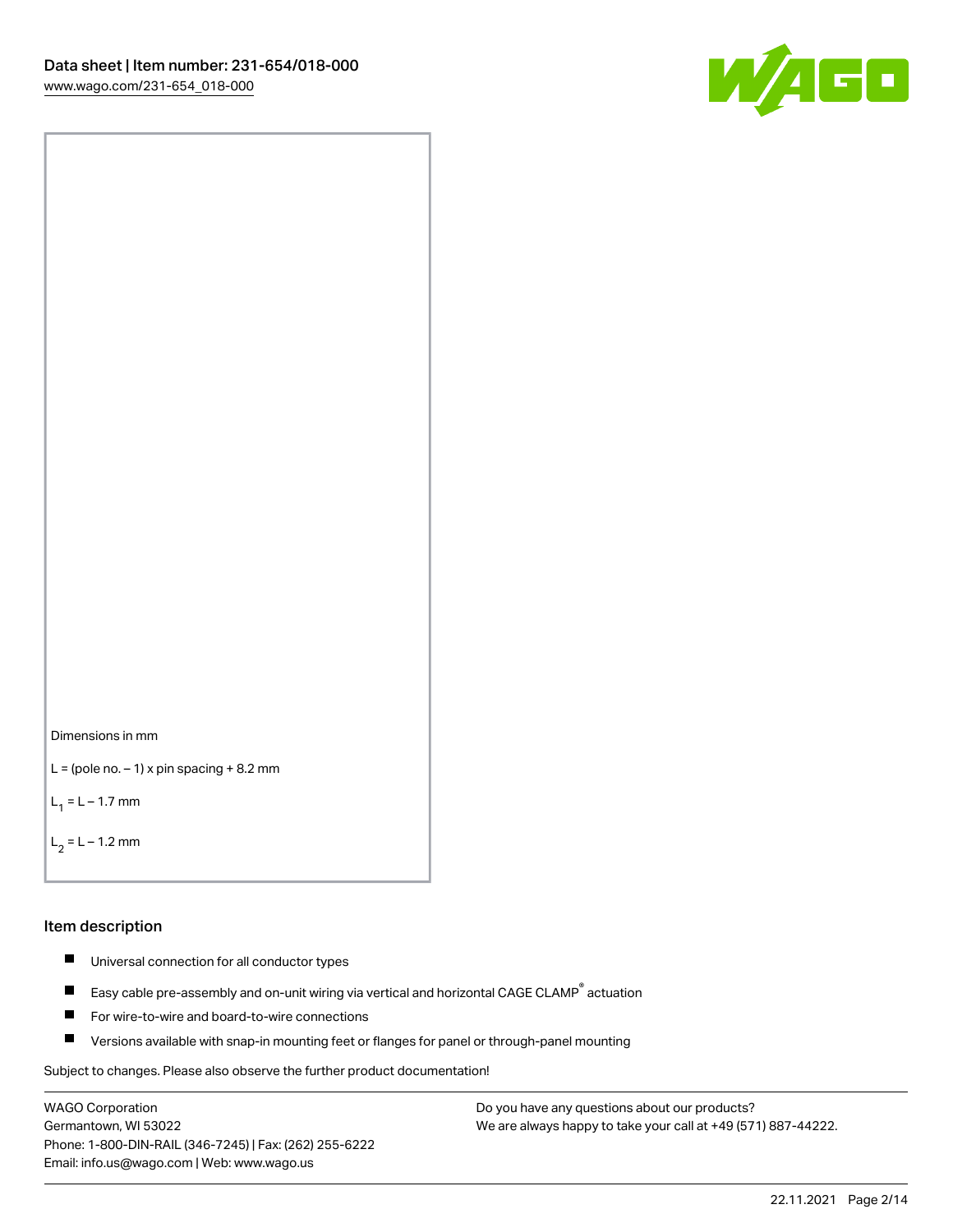

 $\blacksquare$ With coding fingers

#### Data Notes

| Safety information 1 | The <i>MCS – MULTI CONNECTION SYSTEM</i> includes connectors<br>without breaking capacity in accordance with DIN EN 61984. When<br>used as intended, these connectors must not be connected<br>/disconnected when live or under load. The circuit design should<br>ensure header pins, which can be touched, are not live when<br>unmated. |
|----------------------|--------------------------------------------------------------------------------------------------------------------------------------------------------------------------------------------------------------------------------------------------------------------------------------------------------------------------------------------|
| Variants:            | Other pole numbers<br>Gold-plated or partially gold-plated contact surfaces<br>Other versions (or variants) can be requested from WAGO Sales or<br>configured at https://configurator.wago.com/                                                                                                                                            |

# Electrical data

## IEC Approvals

| Ratings per                 | IEC/EN 60664-1                                                       |
|-----------------------------|----------------------------------------------------------------------|
| Rated voltage (III / 3)     | 320 V                                                                |
| Rated surge voltage (III/3) | 4 <sub>kV</sub>                                                      |
| Rated voltage (III/2)       | 320 V                                                                |
| Rated surge voltage (III/2) | 4 <sub>k</sub> V                                                     |
| Nominal voltage (II/2)      | 630 V                                                                |
| Rated surge voltage (II/2)  | 4 <sub>k</sub> V                                                     |
| Rated current               | 12A                                                                  |
| Legend (ratings)            | (III / 2) $\triangleq$ Overvoltage category III / Pollution degree 2 |

# UL Approvals

| Approvals per                  | UL 1059 |
|--------------------------------|---------|
| Rated voltage UL (Use Group B) | 300 V   |
| Rated current UL (Use Group B) | 15 A    |
| Rated voltage UL (Use Group D) | 300 V   |
| Rated current UL (Use Group D) | 10 A    |

# Ratings per UL

| Rated voltage UL 1977 | 600 V |
|-----------------------|-------|
| Rated current UL 1977 |       |

| WAGO Corporation                                       | Do you have any questions about our products?                 |
|--------------------------------------------------------|---------------------------------------------------------------|
| Germantown. WI 53022                                   | We are always happy to take your call at +49 (571) 887-44222. |
| Phone: 1-800-DIN-RAIL (346-7245)   Fax: (262) 255-6222 |                                                               |
| Email: info.us@wago.com   Web: www.wago.us             |                                                               |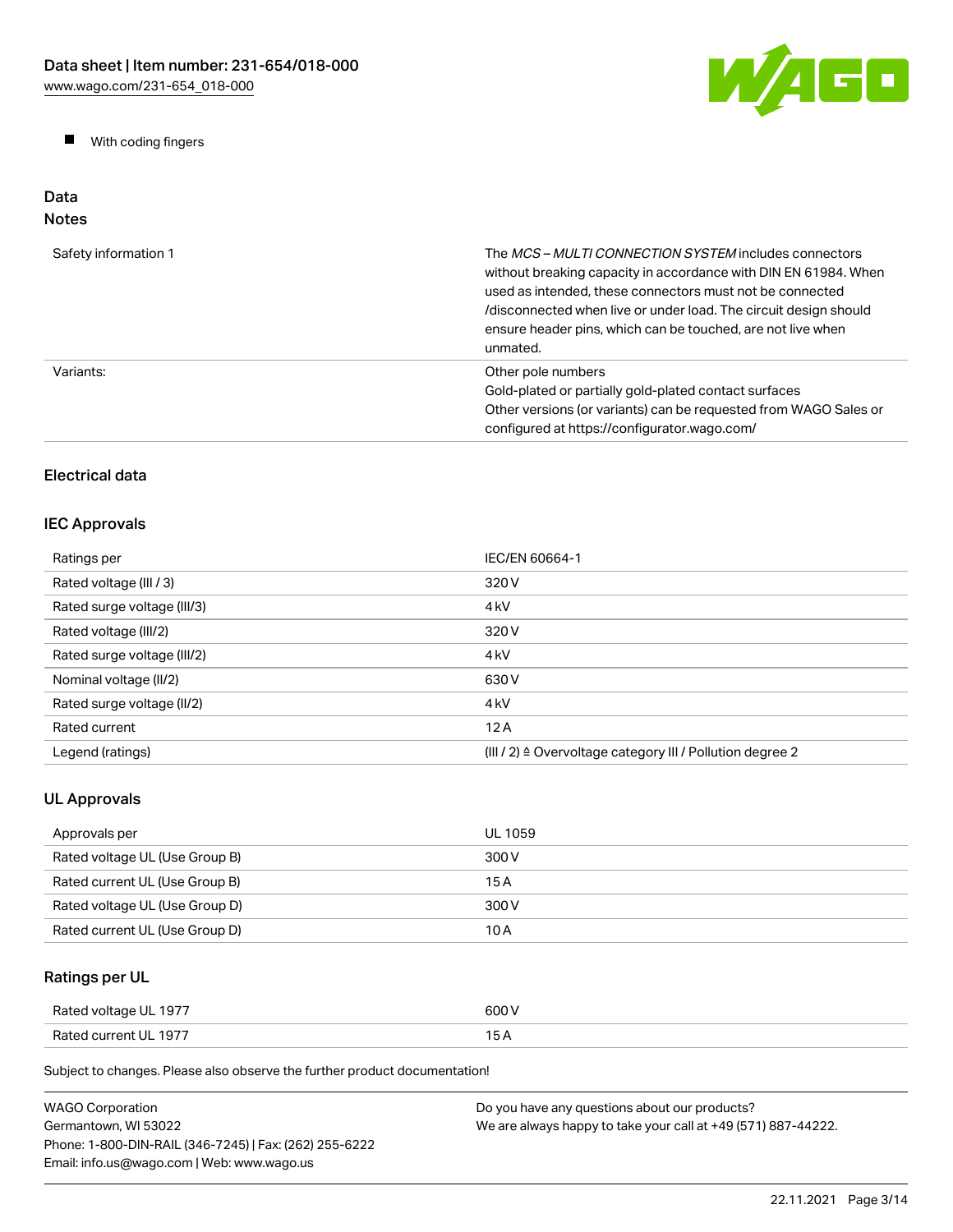

### CSA Approvals

| Approvals per                   | CSA   |
|---------------------------------|-------|
| Rated voltage CSA (Use Group B) | 300 V |
| Rated current CSA (Use Group B) | 15A   |
| Rated voltage CSA (Use Group D) | 300 V |
| Rated current CSA (Use Group D) | 10 A  |

### Connection data

| Total number of connection points | 24 |
|-----------------------------------|----|
| Total number of potentials        | 24 |
| Number of connection types        |    |
| Number of levels                  |    |

#### Connection 1

| Connection technology                             | CAGE CLAMP <sup>®</sup>                |
|---------------------------------------------------|----------------------------------------|
| Actuation type                                    | Operating tool                         |
| Solid conductor                                   | $0.082.5$ mm <sup>2</sup> / 28  12 AWG |
| Fine-stranded conductor                           | $0.082.5$ mm <sup>2</sup> / 28  12 AWG |
| Fine-stranded conductor; with insulated ferrule   | $0.251.5$ mm <sup>2</sup>              |
| Fine-stranded conductor; with uninsulated ferrule | $0.252.5$ mm <sup>2</sup>              |
| Strip length                                      | $89$ mm / 0.31  0.35 inch              |
| Number of poles                                   | 24                                     |
| Conductor entry direction to mating direction     | 0°                                     |

### Physical data

| Pin spacing             | 5.08 mm / 0.2 inch     |
|-------------------------|------------------------|
| Width                   | 125.12 mm / 4.926 inch |
| Height                  | 18.8 mm / 0.74 inch    |
| Height from the surface | 14.3 mm / 0.563 inch   |
| Depth                   | 27.5 mm / 1.083 inch   |

### Mechanical data

| Housing sheet thickness | $0.6$ 1.2 mm / 0.024 $$ 0.047 inch |
|-------------------------|------------------------------------|
| Mounting type           | Snap-in foot                       |
| Mounting type           | Panel mounting                     |

| <b>WAGO Corporation</b>                                | Do you have any questions about our products?                 |
|--------------------------------------------------------|---------------------------------------------------------------|
| Germantown, WI 53022                                   | We are always happy to take your call at +49 (571) 887-44222. |
| Phone: 1-800-DIN-RAIL (346-7245)   Fax: (262) 255-6222 |                                                               |
| Email: info.us@wago.com   Web: www.wago.us             |                                                               |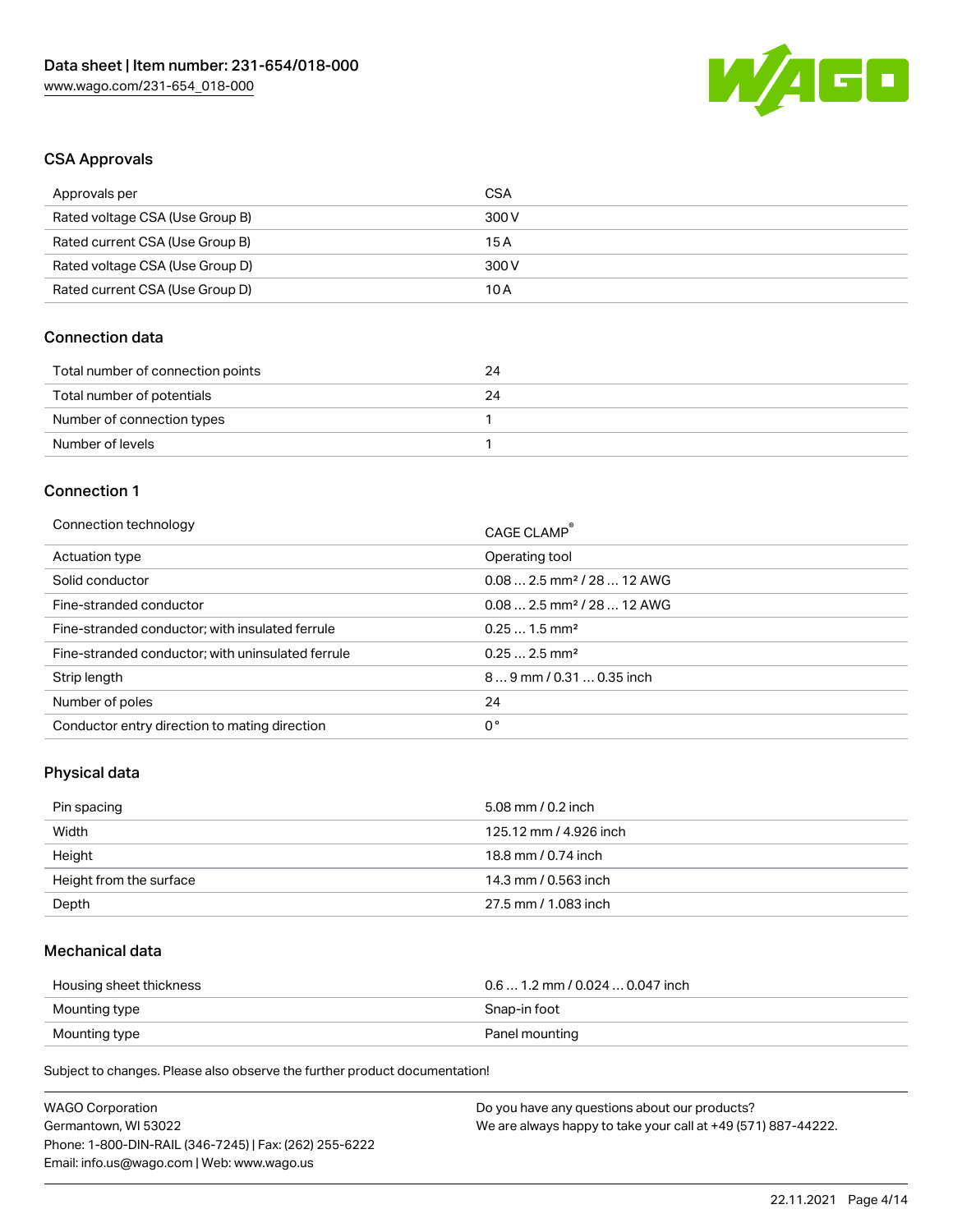

### Plug-in connection

| Contact type (pluggable connector) | Male connector/plug |
|------------------------------------|---------------------|
| Connector (connection type)        | for conductor       |
| Mismating protection               | No                  |
| Locking of plug-in connection      | Without             |

### Material data

| Color                       | orange                                  |
|-----------------------------|-----------------------------------------|
| Material group              |                                         |
| Insulation material         | Polyamide (PA66)                        |
| Flammability class per UL94 | V0                                      |
| Clamping spring material    | Chrome nickel spring steel (CrNi)       |
| Contact material            | Electrolytic copper ( $E_{\text{Cu}}$ ) |
| Contact plating             | tin-plated                              |
| Fire load                   | 0.597 MJ                                |
| Weight                      | 35.2g                                   |

### Environmental requirements

| Limit temperature range | $-60+100 °C$ |  |
|-------------------------|--------------|--|
|-------------------------|--------------|--|

# Commercial data

| Product Group         | 3 (Multi Conn. System) |
|-----------------------|------------------------|
| PU (SPU)              | 10 Stück               |
| Packaging type        | box                    |
| Country of origin     | DE                     |
| <b>GTIN</b>           | 4044918261340          |
| Customs tariff number | 8536694040             |

### Approvals / Certificates

### Country specific Approvals

| Logo | Approval                               | <b>Additional Approval Text</b> | Certificate<br>name |
|------|----------------------------------------|---------------------------------|---------------------|
|      | CВ<br>DEKRA Certification B.V.         | IEC 61984                       | NL-39756            |
|      | <b>CSA</b><br>DEKRA Certification B.V. | C <sub>22.2</sub>               | 1466354             |

| <b>WAGO Corporation</b>                                | Do you have any questions about our products?                 |
|--------------------------------------------------------|---------------------------------------------------------------|
| Germantown, WI 53022                                   | We are always happy to take your call at +49 (571) 887-44222. |
| Phone: 1-800-DIN-RAIL (346-7245)   Fax: (262) 255-6222 |                                                               |
| Email: info.us@wago.com   Web: www.wago.us             |                                                               |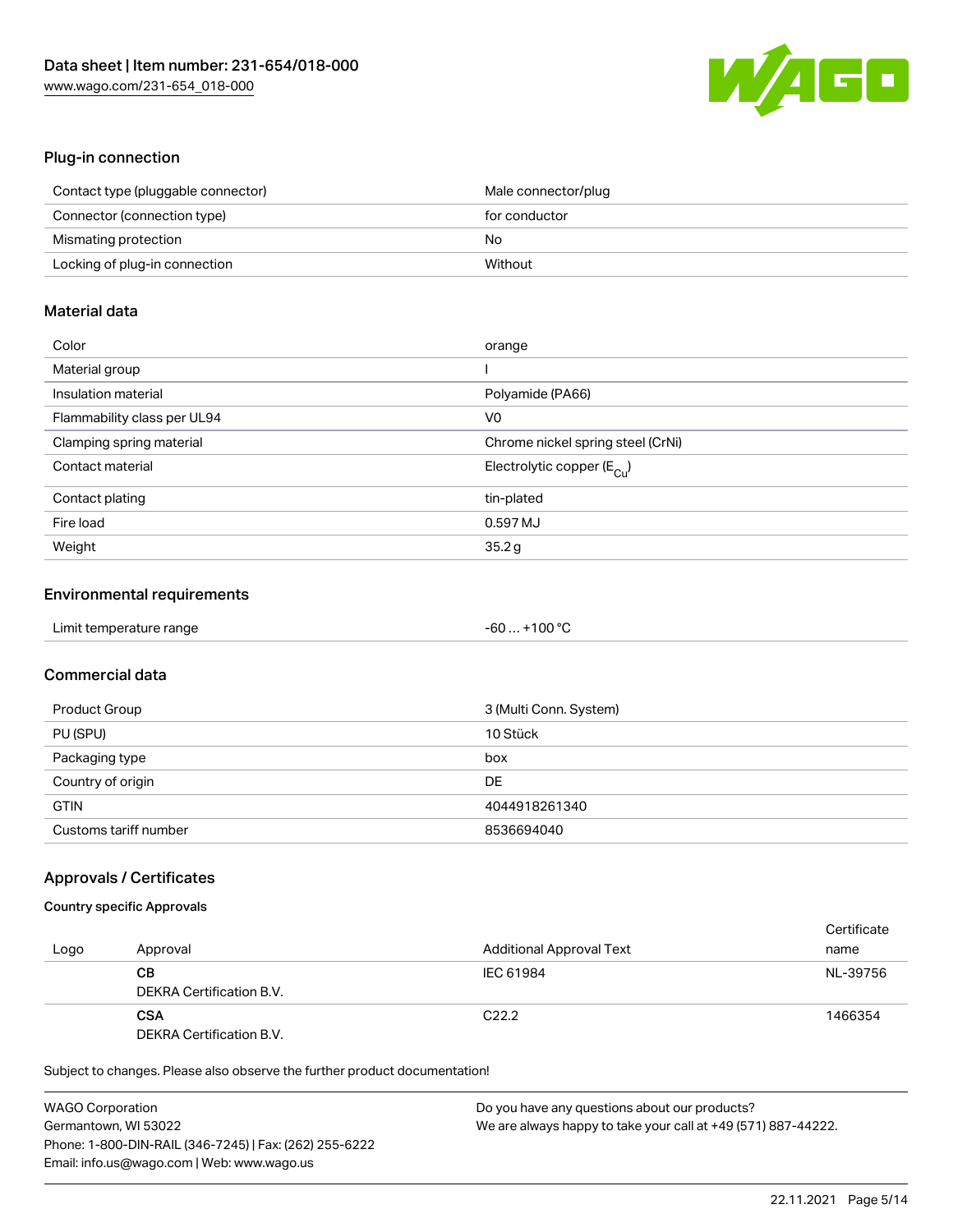



KEMA/KEUR DEKRA Certification B.V. KEMA

EN 61984 2190761.01

#### Ship Approvals

|               |                                           |                                 | Certificate          |
|---------------|-------------------------------------------|---------------------------------|----------------------|
| Logo          | Approval                                  | <b>Additional Approval Text</b> | name                 |
| ABS.          | <b>ABS</b><br>American Bureau of Shipping | -                               | $19 -$<br>HG1869876- |
|               |                                           |                                 | <b>PDA</b>           |
|               | BV                                        | <b>IEC 60998</b>                | 11915/D0             |
| <b>BUREAU</b> | Bureau Veritas S.A.                       |                                 | <b>BV</b>            |
|               | <b>DNV GL</b>                             | -                               | TAE000016Z           |
|               | Det Norske Veritas, Germanischer Lloyd    |                                 |                      |

### UL-Approvals

|                            |                                             |                                 | Certificate |
|----------------------------|---------------------------------------------|---------------------------------|-------------|
| Logo                       | Approval                                    | <b>Additional Approval Text</b> | name        |
| $\boldsymbol{\theta}$      | UL<br>UL International Germany GmbH         | <b>UL 1977</b>                  | E45171      |
| $\boldsymbol{\mathcal{A}}$ | <b>UR</b><br>Underwriters Laboratories Inc. | <b>UL 1059</b>                  | E45172      |

# **Counterpart**

| ltem no.231-324/026-000                                                                                               |                                               |
|-----------------------------------------------------------------------------------------------------------------------|-----------------------------------------------|
| 1-conductor female connector; CAGE CLAMP®; 2.5 mm <sup>2</sup> ; Pin spacing 5.08 mm; 24-pole; 2,50 mm <sup>2</sup> ; | www.wago.com/231-324/026-<br>200 <sub>o</sub> |
| orange                                                                                                                |                                               |

| <b>WAGO Corporation</b>                                | Do you have any questions about our products?                 |
|--------------------------------------------------------|---------------------------------------------------------------|
| Germantown, WI 53022                                   | We are always happy to take your call at +49 (571) 887-44222. |
| Phone: 1-800-DIN-RAIL (346-7245)   Fax: (262) 255-6222 |                                                               |
| Email: info.us@wago.com   Web: www.wago.us             |                                                               |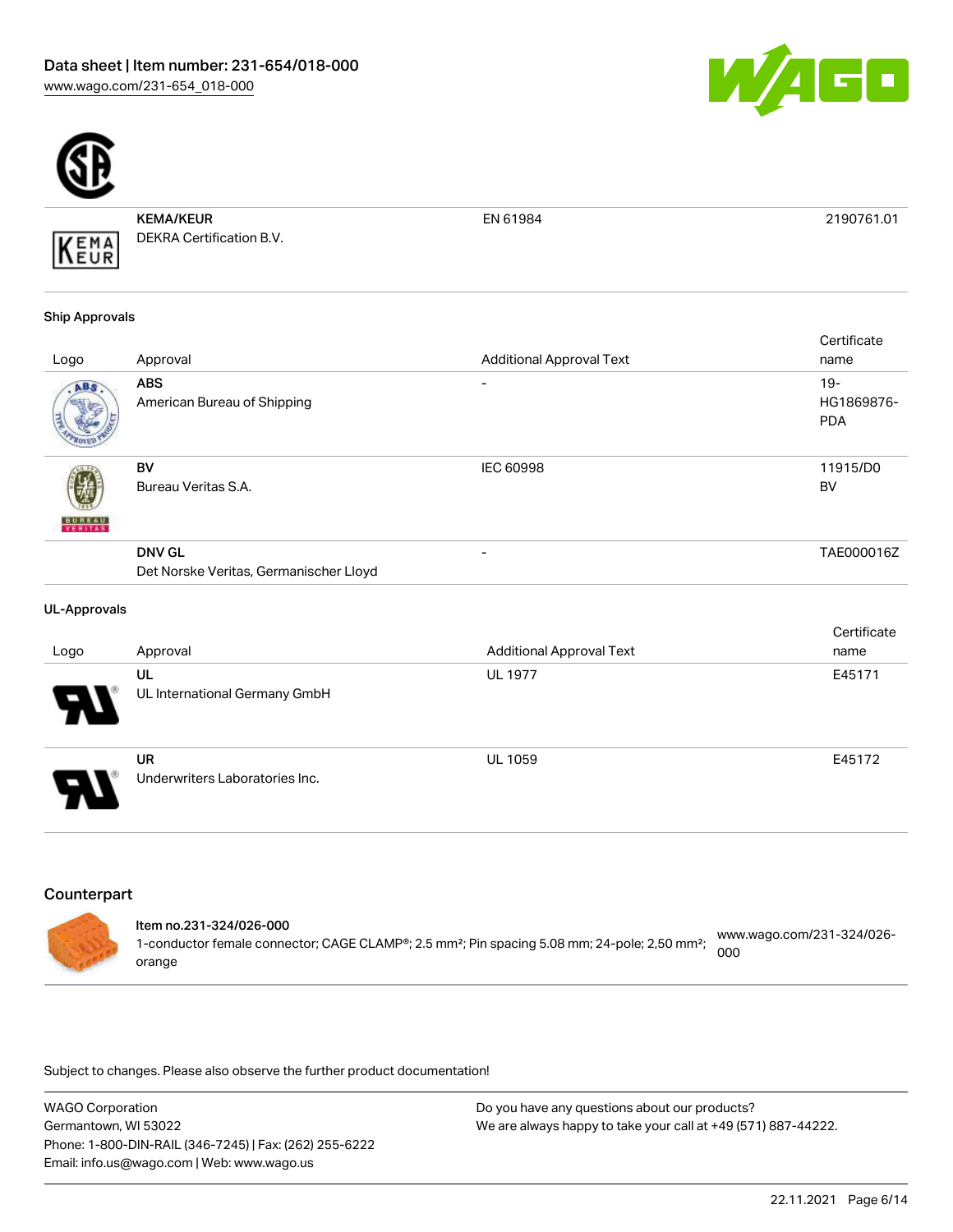Phone: 1-800-DIN-RAIL (346-7245) | Fax: (262) 255-6222

Email: info.us@wago.com | Web: www.wago.us



# Optional accessories

#### Ferrules

| Ferrule                                         |                                                                                                                                                                                    |                                                                                                                |                      |
|-------------------------------------------------|------------------------------------------------------------------------------------------------------------------------------------------------------------------------------------|----------------------------------------------------------------------------------------------------------------|----------------------|
|                                                 | Item no.: 216-101<br>Ferrule; Sleeve for 0.5 mm <sup>2</sup> / AWG 22; uninsulated; electro-tin plated; silver-colored                                                             |                                                                                                                | www.wago.com/216-101 |
| ī.                                              | Item no.: 216-104<br>Ferrule; Sleeve for 1.5 mm <sup>2</sup> / AWG 16; uninsulated; electro-tin plated; silver-colored                                                             |                                                                                                                | www.wago.com/216-104 |
|                                                 | Item no.: 216-106<br>Ferrule; Sleeve for 2.5 mm <sup>2</sup> / AWG 14; uninsulated; electro-tin plated; silver-colored                                                             |                                                                                                                | www.wago.com/216-106 |
|                                                 | Item no.: 216-102<br>Ferrule; Sleeve for 0.75 mm <sup>2</sup> / AWG 20; uninsulated; electro-tin plated; silver-colored                                                            |                                                                                                                | www.wago.com/216-102 |
|                                                 | Item no.: 216-103<br>Ferrule; Sleeve for 1 mm <sup>2</sup> / AWG 18; uninsulated; electro-tin plated                                                                               |                                                                                                                | www.wago.com/216-103 |
|                                                 | Item no.: 216-123<br>Ferrule; Sleeve for 1 mm <sup>2</sup> / AWG 18; uninsulated; electro-tin plated; silver-colored                                                               |                                                                                                                | www.wago.com/216-123 |
| $\mathbf{1}$                                    | Item no.: 216-122<br>Ferrule; Sleeve for 0.75 mm <sup>2</sup> / AWG 20; uninsulated; electro-tin plated; silver-colored                                                            |                                                                                                                | www.wago.com/216-122 |
|                                                 | Item no.: 216-124<br>Ferrule; Sleeve for 1.5 mm <sup>2</sup> / AWG 16; uninsulated; electro-tin plated                                                                             |                                                                                                                | www.wago.com/216-124 |
|                                                 | Item no.: 216-142<br>Ferrule; Sleeve for 0.75 mm <sup>2</sup> / 18 AWG; uninsulated; electro-tin plated; electrolytic copper; gastight<br>crimped; acc. to DIN 46228, Part 1/08.92 |                                                                                                                | www.wago.com/216-142 |
|                                                 | Item no.: 216-132<br>Ferrule; Sleeve for 0.34 mm <sup>2</sup> / AWG 24; uninsulated; electro-tin plated                                                                            |                                                                                                                | www.wago.com/216-132 |
|                                                 | Item no.: 216-121<br>Ferrule; Sleeve for 0.5 mm <sup>2</sup> / AWG 22; uninsulated; electro-tin plated; silver-colored                                                             |                                                                                                                | www.wago.com/216-121 |
|                                                 | Item no.: 216-143<br>Ferrule; Sleeve for 1 mm <sup>2</sup> / AWG 18; uninsulated; electro-tin plated; electrolytic copper; gastight<br>crimped; acc. to DIN 46228, Part 1/08.92    |                                                                                                                | www.wago.com/216-143 |
|                                                 | Item no.: 216-131<br>Ferrule; Sleeve for 0.25 mm <sup>2</sup> / AWG 24; uninsulated; electro-tin plated; silver-colored                                                            |                                                                                                                | www.wago.com/216-131 |
|                                                 | Item no.: 216-141<br>Ferrule; Sleeve for 0.5 mm <sup>2</sup> / 20 AWG; uninsulated; electro-tin plated; electrolytic copper; gastight<br>crimped; acc. to DIN 46228, Part 1/08.92  |                                                                                                                | www.wago.com/216-141 |
|                                                 | Item no.: 216-152<br>Ferrule; Sleeve for 0.34 mm <sup>2</sup> / AWG 24; uninsulated; electro-tin plated                                                                            |                                                                                                                | www.wago.com/216-152 |
|                                                 | Item no.: 216-203<br>Ferrule; Sleeve for 1 mm <sup>2</sup> / AWG 18; insulated; electro-tin plated; red                                                                            |                                                                                                                | www.wago.com/216-203 |
|                                                 | Subject to changes. Please also observe the further product documentation!                                                                                                         |                                                                                                                |                      |
| <b>WAGO Corporation</b><br>Germantown, WI 53022 |                                                                                                                                                                                    | Do you have any questions about our products?<br>We are always happy to take your call at +49 (571) 887-44222. |                      |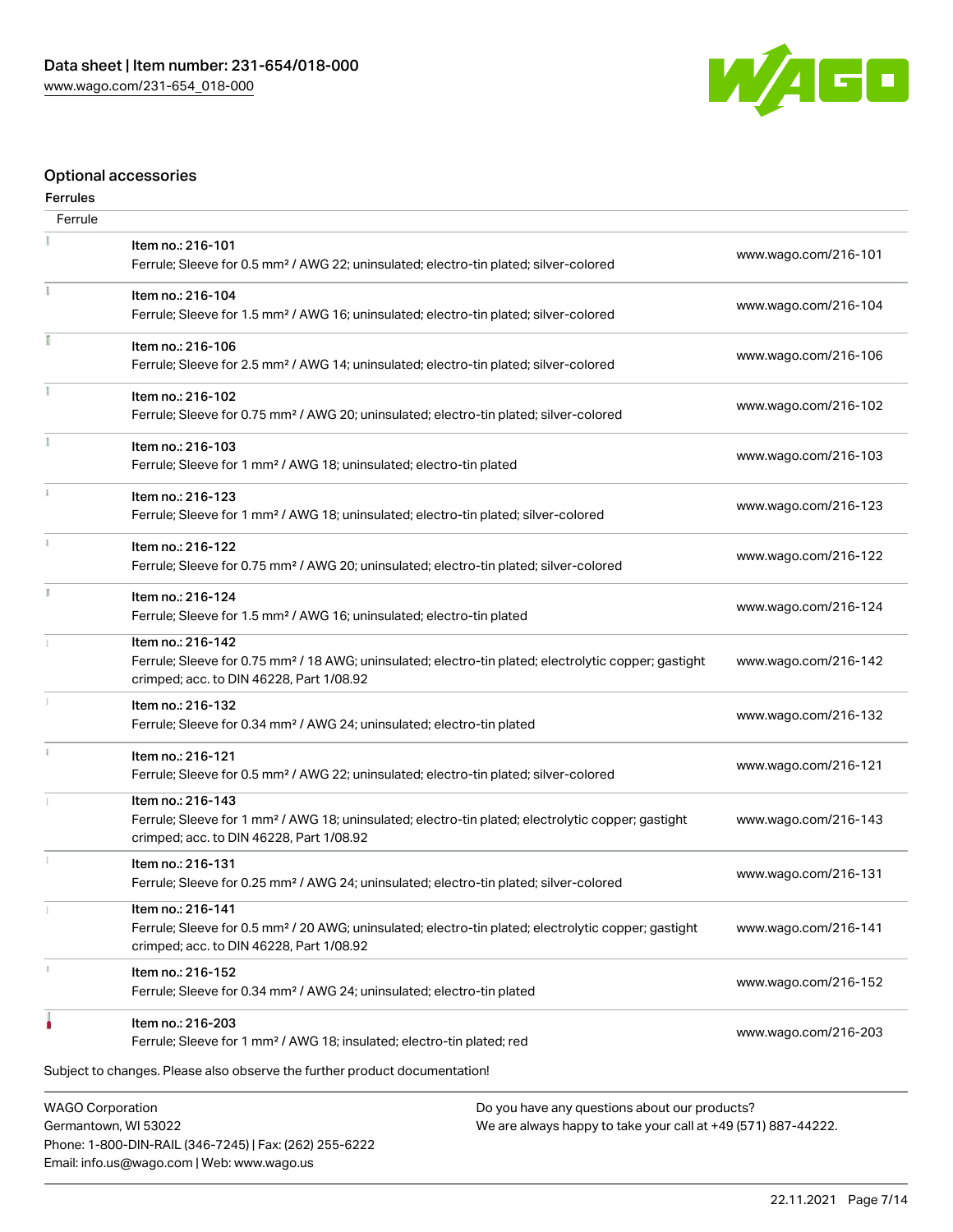# Data sheet | Item number: 231-654/018-000

Phone: 1-800-DIN-RAIL (346-7245) | Fax: (262) 255-6222

Email: info.us@wago.com | Web: www.wago.us

[www.wago.com/231-654\\_018-000](http://www.wago.com/231-654_018-000)



|                                                 | Item no.: 216-202<br>Ferrule; Sleeve for 0.75 mm <sup>2</sup> / 18 AWG; insulated; electro-tin plated; gray                                                                                             |                                                                                                                | www.wago.com/216-202 |
|-------------------------------------------------|---------------------------------------------------------------------------------------------------------------------------------------------------------------------------------------------------------|----------------------------------------------------------------------------------------------------------------|----------------------|
|                                                 | Item no.: 216-151<br>Ferrule; Sleeve for 0.25 mm <sup>2</sup> / AWG 24; uninsulated; electro-tin plated                                                                                                 |                                                                                                                | www.wago.com/216-151 |
| ۸                                               | Item no.: 216-204<br>Ferrule; Sleeve for 1.5 mm <sup>2</sup> / AWG 16; insulated; electro-tin plated; black                                                                                             |                                                                                                                | www.wago.com/216-204 |
|                                                 | Item no.: 216-144<br>Ferrule; Sleeve for 1.5 mm <sup>2</sup> / AWG 16; uninsulated; electro-tin plated; electrolytic copper; gastight<br>crimped; acc. to DIN 46228, Part 1/08.92; silver-colored       |                                                                                                                | www.wago.com/216-144 |
|                                                 | Item no.: 216-201<br>Ferrule; Sleeve for 0.5 mm <sup>2</sup> / 20 AWG; insulated; electro-tin plated; white                                                                                             |                                                                                                                | www.wago.com/216-201 |
|                                                 | Item no.: 216-223<br>Ferrule; Sleeve for 1 mm <sup>2</sup> / AWG 18; insulated; electro-tin plated; red                                                                                                 |                                                                                                                | www.wago.com/216-223 |
|                                                 | Item no.: 216-241<br>Ferrule; Sleeve for 0.5 mm <sup>2</sup> / 20 AWG; insulated; electro-tin plated; electrolytic copper; gastight<br>crimped; acc. to DIN 46228, Part 4/09.90; white                  |                                                                                                                | www.wago.com/216-241 |
| a                                               | Item no.: 216-242<br>Ferrule; Sleeve for 0.75 mm <sup>2</sup> / 18 AWG; insulated; electro-tin plated; electrolytic copper; gastight<br>crimped; acc. to DIN 46228, Part 4/09.90; gray                  |                                                                                                                | www.wago.com/216-242 |
|                                                 | Item no.: 216-222<br>Ferrule; Sleeve for 0.75 mm <sup>2</sup> / 18 AWG; insulated; electro-tin plated; gray                                                                                             |                                                                                                                | www.wago.com/216-222 |
|                                                 | Item no.: 216-221<br>Ferrule; Sleeve for 0.5 mm <sup>2</sup> / 20 AWG; insulated; electro-tin plated; white                                                                                             |                                                                                                                | www.wago.com/216-221 |
| 1                                               | Item no.: 216-224<br>Ferrule; Sleeve for 1.5 mm <sup>2</sup> / AWG 16; insulated; electro-tin plated; black                                                                                             |                                                                                                                | www.wago.com/216-224 |
|                                                 | Item no.: 216-243<br>Ferrule; Sleeve for 1 mm <sup>2</sup> / AWG 18; insulated; electro-tin plated; electrolytic copper; gastight crimped; www.wago.com/216-243<br>acc. to DIN 46228, Part 4/09.90; red |                                                                                                                |                      |
| ı                                               | Item no.: 216-244<br>Ferrule; Sleeve for 1.5 mm <sup>2</sup> / AWG 16; insulated; electro-tin plated; electrolytic copper; gastight<br>crimped; acc. to DIN 46228, Part 4/09.90; black                  |                                                                                                                | www.wago.com/216-244 |
| ٠                                               | Item no.: 216-263<br>Ferrule; Sleeve for 1 mm <sup>2</sup> / AWG 18; insulated; electro-tin plated; electrolytic copper; gastight crimped; www.wago.com/216-263<br>acc. to DIN 46228, Part 4/09.90; red |                                                                                                                |                      |
| 1                                               | Item no.: 216-264<br>Ferrule; Sleeve for 1.5 mm <sup>2</sup> / AWG 16; insulated; electro-tin plated; electrolytic copper; gastight<br>crimped; acc. to DIN 46228, Part 4/09.90; black                  |                                                                                                                | www.wago.com/216-264 |
| 1                                               | Item no.: 216-284<br>Ferrule; Sleeve for 1.5 mm <sup>2</sup> / AWG 16; insulated; electro-tin plated; electrolytic copper; gastight<br>crimped; acc. to DIN 46228, Part 4/09.90; black                  |                                                                                                                | www.wago.com/216-284 |
|                                                 | Item no.: 216-262<br>Ferrule; Sleeve for 0.75 mm <sup>2</sup> / 18 AWG; insulated; electro-tin plated; electrolytic copper; gastight                                                                    |                                                                                                                | www.wago.com/216-262 |
|                                                 | Subject to changes. Please also observe the further product documentation!                                                                                                                              |                                                                                                                |                      |
| <b>WAGO Corporation</b><br>Germantown, WI 53022 |                                                                                                                                                                                                         | Do you have any questions about our products?<br>We are always happy to take your call at +49 (571) 887-44222. |                      |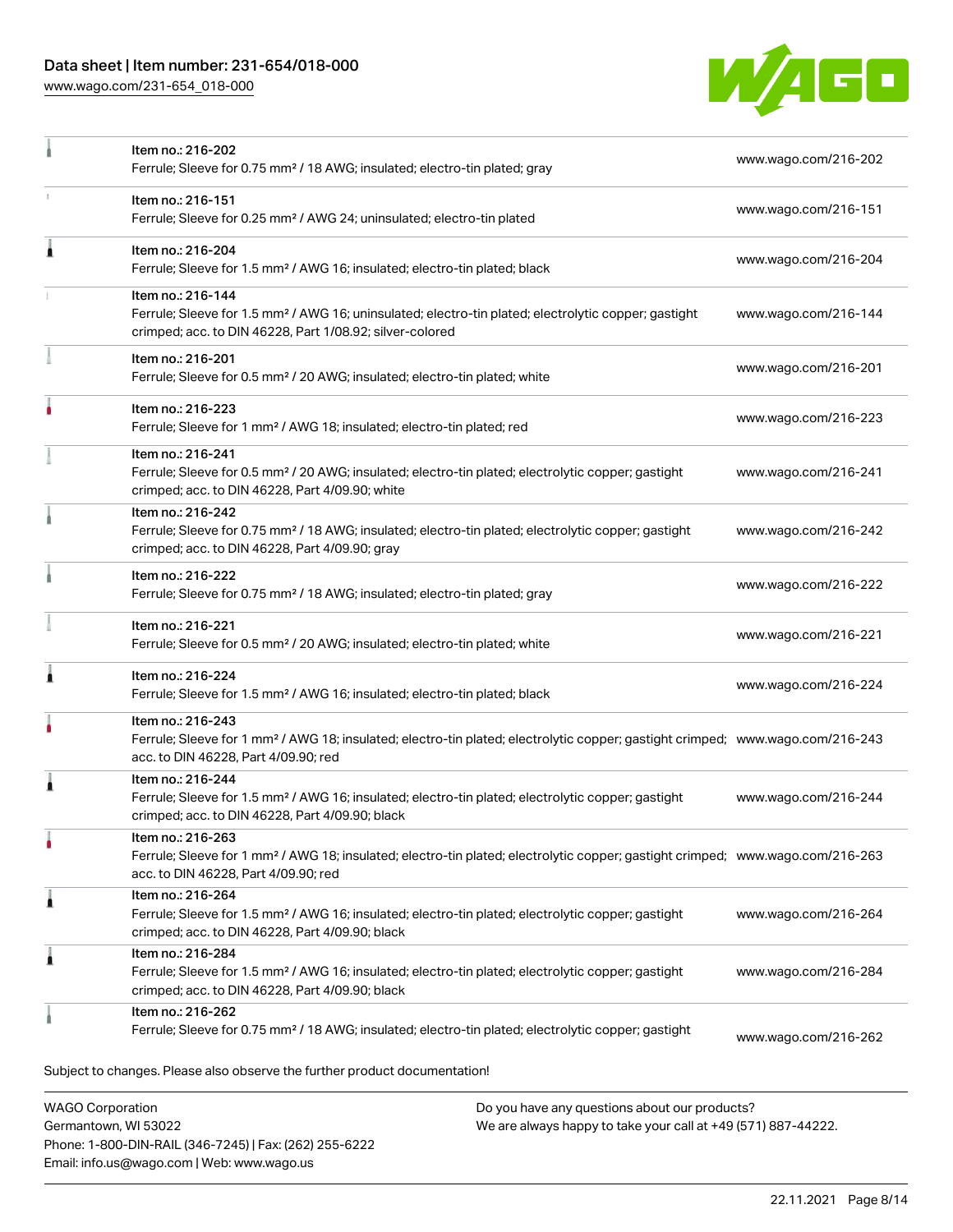[www.wago.com/231-654\\_018-000](http://www.wago.com/231-654_018-000)



crimped; acc. to DIN 46228, Part 4/09.90; gray

|                | Item no.: 216-301<br>Ferrule; Sleeve for 0.25 mm <sup>2</sup> / AWG 24; insulated; electro-tin plated; yellow          | www.wago.com/216-301 |
|----------------|------------------------------------------------------------------------------------------------------------------------|----------------------|
|                | Item no.: 216-321<br>Ferrule; Sleeve for 0.25 mm <sup>2</sup> / AWG 24; insulated; electro-tin plated; yellow          | www.wago.com/216-321 |
|                | Item no.: 216-322<br>Ferrule; Sleeve for 0.34 mm <sup>2</sup> / 22 AWG; insulated; electro-tin plated; green           | www.wago.com/216-322 |
|                | Item no.: 216-302<br>Ferrule; Sleeve for 0.34 mm <sup>2</sup> / 22 AWG; insulated; electro-tin plated; light turquoise | www.wago.com/216-302 |
| <b>Tools</b>   |                                                                                                                        |                      |
| Operating tool |                                                                                                                        |                      |
|                | Item no.: 209-130<br>Operating tool; suitable for 264, 280 and 281 Series; 1-way; of insulating material; white        | www.wago.com/209-130 |
|                | Item no.: 209-132<br>Operating tool; for connecting comb-style jumper bar; 2-way; of insulating material               | www.wago.com/209-132 |
|                | Item no.: 231-159<br>Operating tool; natural                                                                           | www.wago.com/231-159 |
|                | Item no.: 210-250<br>Operating tool; for MCS MINI & MIDI with CAGE CLAMP® connection; red                              | www.wago.com/210-250 |
|                | Item no.: 231-231<br>Combination operating tool; red                                                                   | www.wago.com/231-231 |
|                | Item no.: 210-657<br>Operating tool; Blade: 3.5 x 0.5 mm; with a partially insulated shaft; short; multicoloured       | www.wago.com/210-657 |
|                | Item no.: 210-720<br>Operating tool; Blade: 3.5 x 0.5 mm; with a partially insulated shaft; multicoloured              | www.wago.com/210-720 |
|                | Item no.: 231-131<br>Operating tool; made of insulating material; 1-way; loose; white                                  | www.wago.com/231-131 |
|                | Item no.: 231-291<br>Operating tool; made of insulating material; 1-way; loose; red                                    | www.wago.com/231-291 |
|                | Item no.: 280-432<br>Operating tool; made of insulating material; 2-way; white                                         | www.wago.com/280-432 |
|                | ltem no.: 280-434<br>Operating tool; made of insulating material; 4-way                                                | www.wago.com/280-434 |
|                |                                                                                                                        |                      |

Subject to changes. Please also observe the further product documentation!

WAGO Corporation Germantown, WI 53022 Phone: 1-800-DIN-RAIL (346-7245) | Fax: (262) 255-6222 Email: info.us@wago.com | Web: www.wago.us Do you have any questions about our products? We are always happy to take your call at +49 (571) 887-44222.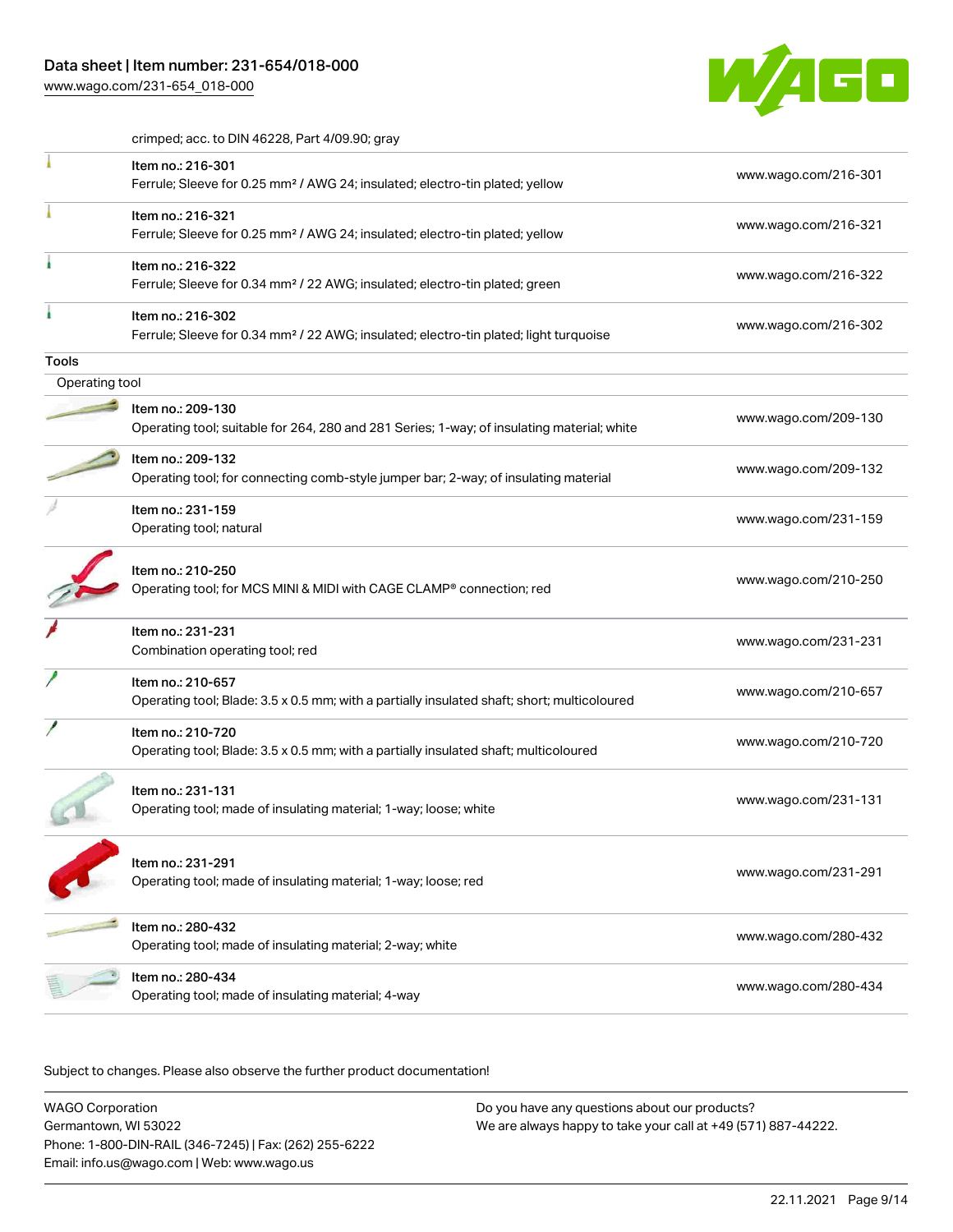### Data sheet | Item number: 231-654/018-000

[www.wago.com/231-654\\_018-000](http://www.wago.com/231-654_018-000)

|                     | ww.wago.commzonoo+ ono ooc                                                                                                                              |                      |
|---------------------|---------------------------------------------------------------------------------------------------------------------------------------------------------|----------------------|
|                     |                                                                                                                                                         |                      |
|                     | ltem no.: 280-437                                                                                                                                       | www.wago.com/280-437 |
|                     | Operating tool; made of insulating material; 7-way                                                                                                      |                      |
|                     | Item no.: 280-440                                                                                                                                       | www.wago.com/280-440 |
|                     | Operating tool; made of insulating material; 10-way                                                                                                     |                      |
|                     | Item no.: 280-435                                                                                                                                       |                      |
|                     | Operating tool; made of insulating material; 5-way; gray                                                                                                | www.wago.com/280-435 |
|                     |                                                                                                                                                         |                      |
|                     | ltem no.: 280-436<br>Operating tool; made of insulating material; 6-way                                                                                 | www.wago.com/280-436 |
|                     | Item no.: 280-438                                                                                                                                       |                      |
|                     | Operating tool; made of insulating material; 8-way                                                                                                      | www.wago.com/280-438 |
|                     | Item no.: 280-433                                                                                                                                       |                      |
|                     | Operating tool; made of insulating material; 3-way                                                                                                      | www.wago.com/280-433 |
| Marking accessories |                                                                                                                                                         |                      |
| Marking strip       |                                                                                                                                                         |                      |
|                     | Item no.: 210-331/508-103                                                                                                                               |                      |
|                     | Marking strips; as a DIN A4 sheet; MARKED; 1-12 (200x); Height of marker strip: 2.3 mm/0.091 in; Strip                                                  | www.wago.com/210-331 |
|                     | length 182 mm; Horizontal marking; Self-adhesive; white                                                                                                 | /508-103             |
|                     | Item no.: 210-331/508-104                                                                                                                               | www.wago.com/210-331 |
|                     | Marking strips; as a DIN A4 sheet; MARKED; 13-24 (200x); Height of marker strip: 2.3 mm/0.091 in; Strip                                                 | /508-104             |
|                     | length 182 mm; Horizontal marking; Self-adhesive; white                                                                                                 |                      |
|                     | Item no.: 210-332/508-202                                                                                                                               | www.wago.com/210-332 |
|                     | Marking strips; as a DIN A4 sheet; MARKED; 1-16 (160x); Height of marker strip: 3 mm; Strip length 182<br>mm; Horizontal marking; Self-adhesive; white  | /508-202             |
|                     | Item no.: 210-332/508-204                                                                                                                               | www.wago.com/210-332 |
|                     | Marking strips; as a DIN A4 sheet; MARKED; 17-32 (160x); Height of marker strip: 3 mm; Strip length                                                     | /508-204             |
|                     | 182 mm; Horizontal marking; Self-adhesive; white                                                                                                        |                      |
|                     | Item no.: 210-332/508-206                                                                                                                               | www.wago.com/210-332 |
|                     | Marking strips; as a DIN A4 sheet; MARKED; 33-48 (160x); Height of marker strip: 3 mm; Strip length<br>182 mm; Horizontal marking; Self-adhesive; white | /508-206             |
|                     |                                                                                                                                                         |                      |
|                     | Item no.: 210-332/508-205                                                                                                                               | www.wago.com/210-332 |
|                     | Marking strips; as a DIN A4 sheet; MARKED; 1-32 (80x); Height of marker strip: 3 mm; Strip length 182<br>mm; Horizontal marking; Self-adhesive; white   | /508-205             |
|                     |                                                                                                                                                         |                      |
| Jumpers<br>Jumper   |                                                                                                                                                         |                      |
|                     |                                                                                                                                                         |                      |
|                     | Item no.: 231-905<br>Jumper; for conductor entry; 5-way; insulated; gray                                                                                | www.wago.com/231-905 |
|                     |                                                                                                                                                         |                      |
|                     | Item no.: 231-903<br>Jumper; for conductor entry; 3-way; insulated; gray                                                                                | www.wago.com/231-903 |
|                     |                                                                                                                                                         |                      |
|                     | Subject to changes. Please also observe the further product documentation!                                                                              |                      |
|                     |                                                                                                                                                         |                      |

WAGO Corporation Germantown, WI 53022 Phone: 1-800-DIN-RAIL (346-7245) | Fax: (262) 255-6222 Email: info.us@wago.com | Web: www.wago.us

Do you have any questions about our products? We are always happy to take your call at +49 (571) 887-44222.

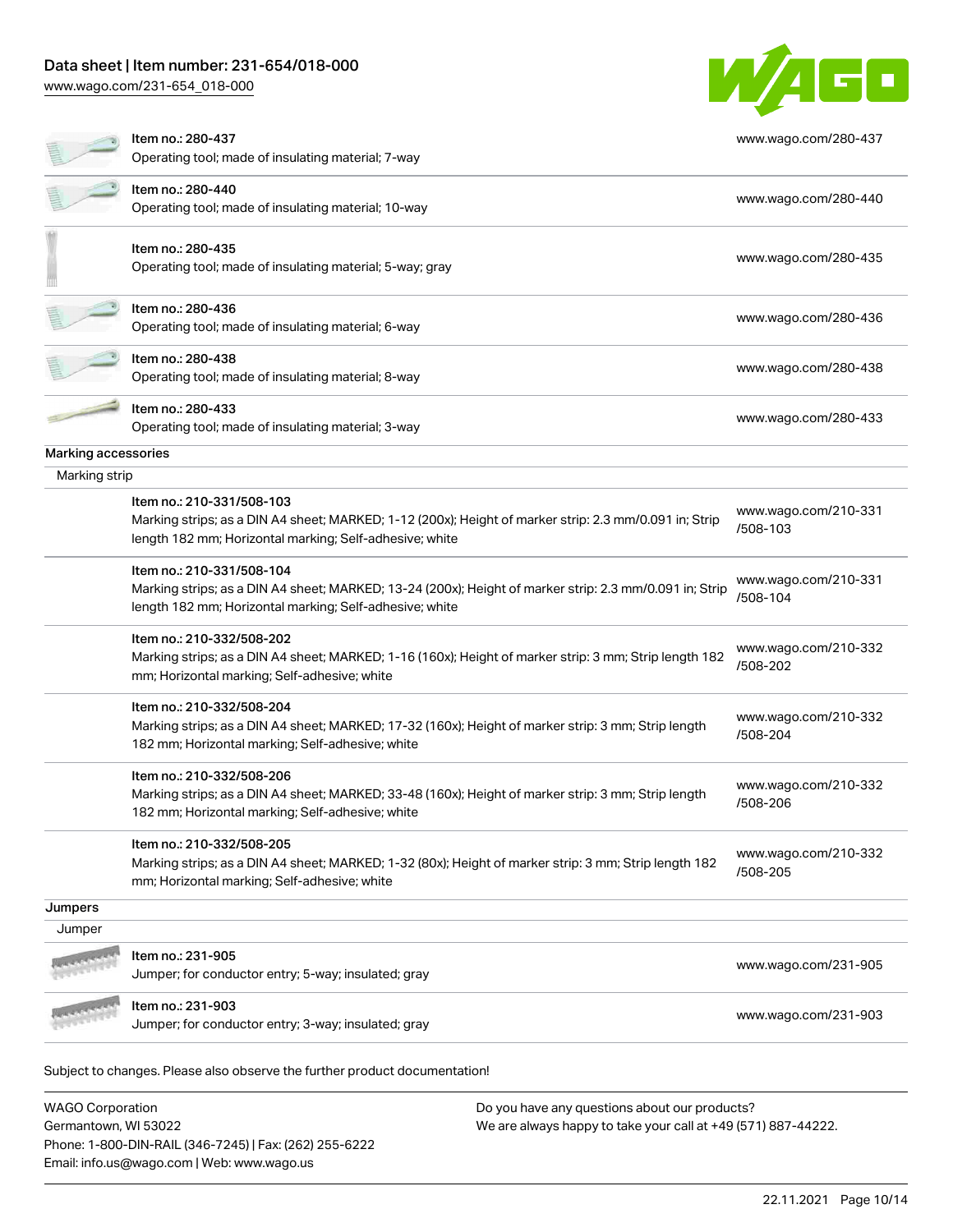### Data sheet | Item number: 231-654/018-000

[www.wago.com/231-654\\_018-000](http://www.wago.com/231-654_018-000)



| ltem no.: 231-907<br>www.wago.com/231-907<br>Jumper; for conductor entry; 7-way; insulated; gray<br>Item no.: 231-910<br>www.wago.com/231-910<br>Jumper; for conductor entry; 10-way; insulated; gray<br>Item no.: 231-902<br>www.wago.com/231-902<br>Jumper; for conductor entry; 2-way; insulated; gray<br>Insulations stops<br>Insulation stop<br>Item no.: 231-672<br>www.wago.com/231-672<br>Insulation stop; 0.75 - 1 mm <sup>2</sup> ; dark gray<br>Item no.: 231-670<br>www.wago.com/231-670<br>Insulation stop; 0.08-0.2 mm <sup>2</sup> / 0.2 mm <sup>2</sup> "s"; white<br>Item no.: 231-671<br>www.wago.com/231-671<br>Insulation stop; 0.25 - 0.5 mm <sup>2</sup> ; light gray<br>Cover<br>Cover<br>Item no.: 231-669<br>www.wago.com/231-669<br>Lockout caps; for covering unused clamping units; orange<br>Mounting adapter<br>Mounting accessories<br>Item no.: 209-148<br>www.wago.com/209-148<br>Multi mounting adapter; for DIN-35 rail; 25 mm wide; gray<br>Coding<br>Coding<br>Item no.: 231-129<br>www.wago.com/231-129<br>Coding key; snap-on type; light gray<br>Mounting<br>Mounting accessories<br>Item no.: 209-137<br>www.wago.com/209-137<br>Mounting adapter; can be used as end stop; 6.5 mm wide; gray |  |  |
|----------------------------------------------------------------------------------------------------------------------------------------------------------------------------------------------------------------------------------------------------------------------------------------------------------------------------------------------------------------------------------------------------------------------------------------------------------------------------------------------------------------------------------------------------------------------------------------------------------------------------------------------------------------------------------------------------------------------------------------------------------------------------------------------------------------------------------------------------------------------------------------------------------------------------------------------------------------------------------------------------------------------------------------------------------------------------------------------------------------------------------------------------------------------------------------------------------------------------------------|--|--|
|                                                                                                                                                                                                                                                                                                                                                                                                                                                                                                                                                                                                                                                                                                                                                                                                                                                                                                                                                                                                                                                                                                                                                                                                                                        |  |  |
|                                                                                                                                                                                                                                                                                                                                                                                                                                                                                                                                                                                                                                                                                                                                                                                                                                                                                                                                                                                                                                                                                                                                                                                                                                        |  |  |
|                                                                                                                                                                                                                                                                                                                                                                                                                                                                                                                                                                                                                                                                                                                                                                                                                                                                                                                                                                                                                                                                                                                                                                                                                                        |  |  |
|                                                                                                                                                                                                                                                                                                                                                                                                                                                                                                                                                                                                                                                                                                                                                                                                                                                                                                                                                                                                                                                                                                                                                                                                                                        |  |  |
|                                                                                                                                                                                                                                                                                                                                                                                                                                                                                                                                                                                                                                                                                                                                                                                                                                                                                                                                                                                                                                                                                                                                                                                                                                        |  |  |
|                                                                                                                                                                                                                                                                                                                                                                                                                                                                                                                                                                                                                                                                                                                                                                                                                                                                                                                                                                                                                                                                                                                                                                                                                                        |  |  |
|                                                                                                                                                                                                                                                                                                                                                                                                                                                                                                                                                                                                                                                                                                                                                                                                                                                                                                                                                                                                                                                                                                                                                                                                                                        |  |  |
|                                                                                                                                                                                                                                                                                                                                                                                                                                                                                                                                                                                                                                                                                                                                                                                                                                                                                                                                                                                                                                                                                                                                                                                                                                        |  |  |
|                                                                                                                                                                                                                                                                                                                                                                                                                                                                                                                                                                                                                                                                                                                                                                                                                                                                                                                                                                                                                                                                                                                                                                                                                                        |  |  |
|                                                                                                                                                                                                                                                                                                                                                                                                                                                                                                                                                                                                                                                                                                                                                                                                                                                                                                                                                                                                                                                                                                                                                                                                                                        |  |  |
|                                                                                                                                                                                                                                                                                                                                                                                                                                                                                                                                                                                                                                                                                                                                                                                                                                                                                                                                                                                                                                                                                                                                                                                                                                        |  |  |
|                                                                                                                                                                                                                                                                                                                                                                                                                                                                                                                                                                                                                                                                                                                                                                                                                                                                                                                                                                                                                                                                                                                                                                                                                                        |  |  |
|                                                                                                                                                                                                                                                                                                                                                                                                                                                                                                                                                                                                                                                                                                                                                                                                                                                                                                                                                                                                                                                                                                                                                                                                                                        |  |  |
|                                                                                                                                                                                                                                                                                                                                                                                                                                                                                                                                                                                                                                                                                                                                                                                                                                                                                                                                                                                                                                                                                                                                                                                                                                        |  |  |
|                                                                                                                                                                                                                                                                                                                                                                                                                                                                                                                                                                                                                                                                                                                                                                                                                                                                                                                                                                                                                                                                                                                                                                                                                                        |  |  |
|                                                                                                                                                                                                                                                                                                                                                                                                                                                                                                                                                                                                                                                                                                                                                                                                                                                                                                                                                                                                                                                                                                                                                                                                                                        |  |  |
|                                                                                                                                                                                                                                                                                                                                                                                                                                                                                                                                                                                                                                                                                                                                                                                                                                                                                                                                                                                                                                                                                                                                                                                                                                        |  |  |
|                                                                                                                                                                                                                                                                                                                                                                                                                                                                                                                                                                                                                                                                                                                                                                                                                                                                                                                                                                                                                                                                                                                                                                                                                                        |  |  |
|                                                                                                                                                                                                                                                                                                                                                                                                                                                                                                                                                                                                                                                                                                                                                                                                                                                                                                                                                                                                                                                                                                                                                                                                                                        |  |  |
|                                                                                                                                                                                                                                                                                                                                                                                                                                                                                                                                                                                                                                                                                                                                                                                                                                                                                                                                                                                                                                                                                                                                                                                                                                        |  |  |

# Downloads Documentation

Subject to changes. Please also observe the further product documentation!

WAGO Corporation Germantown, WI 53022 Phone: 1-800-DIN-RAIL (346-7245) | Fax: (262) 255-6222 Email: info.us@wago.com | Web: www.wago.us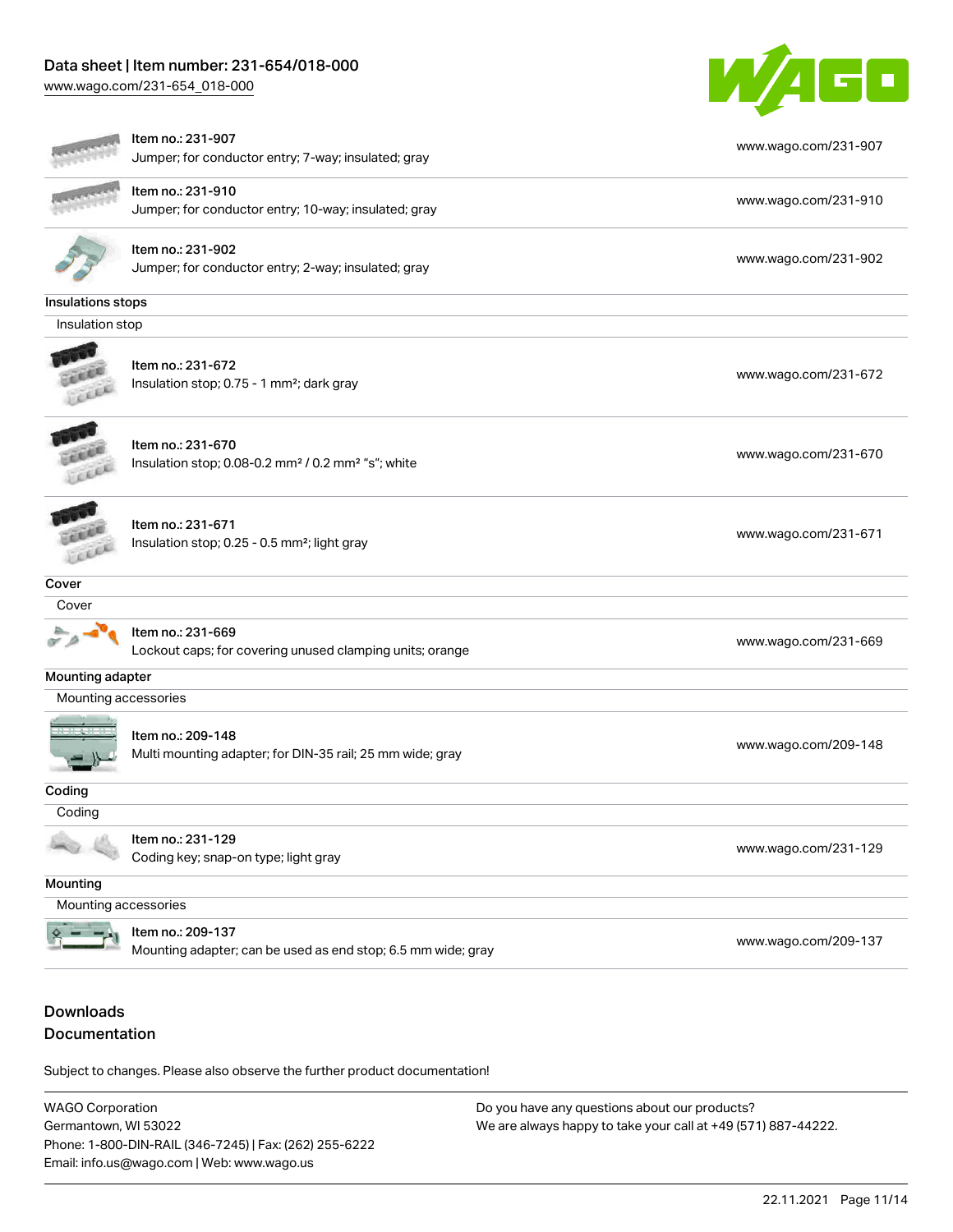

| <b>Additional Information</b>                                                                                                                        |            |               |          |
|------------------------------------------------------------------------------------------------------------------------------------------------------|------------|---------------|----------|
| Technical explanations                                                                                                                               | 2019 Apr 3 | pdf<br>2.0 MB | Download |
|                                                                                                                                                      |            |               |          |
| <b>CAD files</b>                                                                                                                                     |            |               |          |
| CAD data                                                                                                                                             |            |               |          |
| 2D/3D Models 231-654/018-000                                                                                                                         |            | URL           | Download |
| <b>CAE</b> data                                                                                                                                      |            |               |          |
| EPLAN Data Portal 231-654/018-000                                                                                                                    |            | <b>URL</b>    | Download |
| ZUKEN Portal 231-654/018-000                                                                                                                         |            | URL           | Download |
| EPLAN Data Portal 231-654/018-000                                                                                                                    |            | URL           | Download |
| <b>Environmental Product Compliance</b>                                                                                                              |            |               |          |
| <b>Compliance Search</b>                                                                                                                             |            |               |          |
| Environmental Product Compliance 231-654/018-000                                                                                                     |            | <b>URL</b>    | Download |
| 1-conductor male connector; CAGE CLAMP®; 2.5 mm <sup>2</sup> ; Pin spacing 5.08 mm; 24-pole;<br>Snap-in mounting feet; 2,50 mm <sup>2</sup> ; orange |            |               |          |

#### Installation Notes



Inserting a conductor via 3.5 mm screwdriver – CAGE CLAMP® actuation parallel to conductor entry.



Inserting a conductor via 3.5 mm screwdriver – CAGE CLAMP® actuation perpendicular to conductor entry.



Inserting a conductor into CAGE CLAMP® unit via operating lever (231-291).

Subject to changes. Please also observe the further product documentation!

WAGO Corporation Germantown, WI 53022 Phone: 1-800-DIN-RAIL (346-7245) | Fax: (262) 255-6222 Email: info.us@wago.com | Web: www.wago.us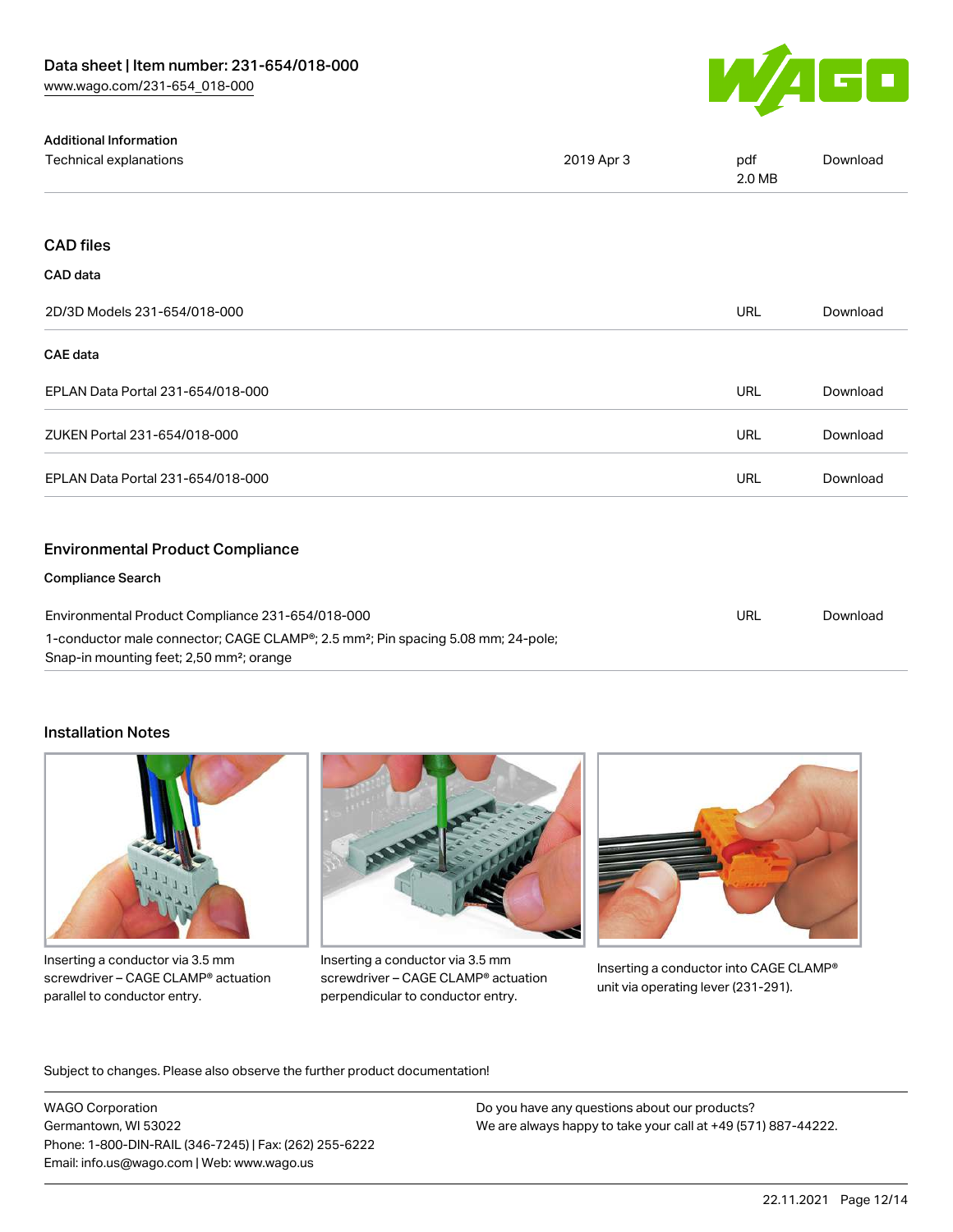



Inserting a conductor via operating tool.

Coding



Coding a male header – fitting coding key(s).



Testing – female connector with CAGE CLAMP®

Integrated test ports for testing perpendicular to conductor entry via 2 or 2.3 mm Ø test plug

#### Installation

Subject to changes. Please also observe the further product documentation!

WAGO Corporation Germantown, WI 53022 Phone: 1-800-DIN-RAIL (346-7245) | Fax: (262) 255-6222 Email: info.us@wago.com | Web: www.wago.us